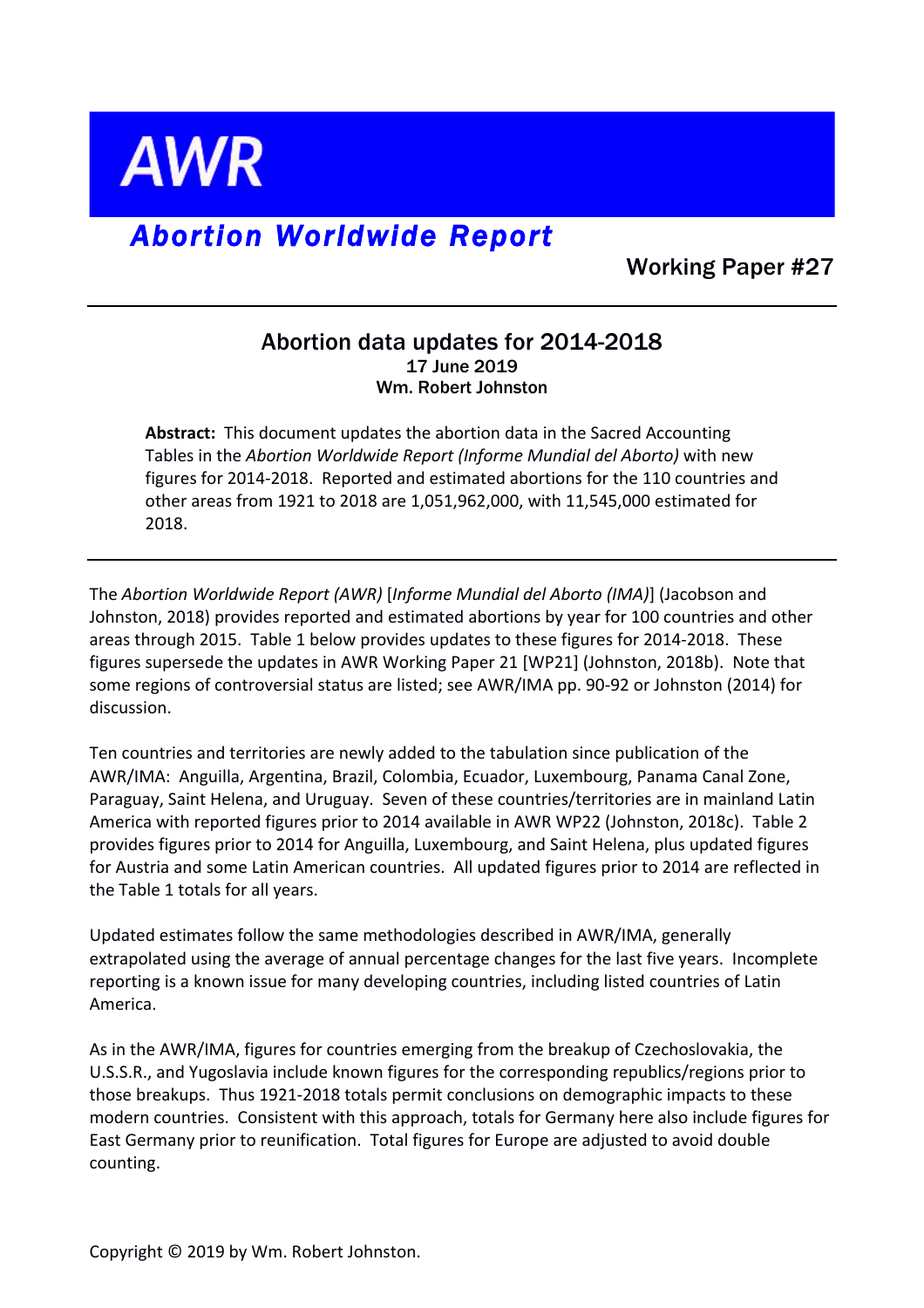Figures in Table 1 for Guernsey, Ireland, Isle of Man, Jersey, and Malta include abortions occurring abroad (in Netherlands and the United Kingdom) as they represent most known abortions for these countries and territories. Figures for Netherlands and the United Kingdom include these abortions. Total figures for Europe are adjusted to avoid double counting.

Many country-specific data issues are discussed in AWR/IMA, but a few updated comments are warranted. Estimates for 2015-2018 for the United States are from AWR WP26 (Johnston, 2018d). Data for India are for officially reported induced abortions. Underreporting is likely significant for India, though the recently published figures by Singh et al. (2018) warrant investigation. Estimates for Austria have been revised but are still known to be significantly incomplete (Johnston, 2018a).

Total worldwide known or reliably estimated abortions in 2018 are 11,545,000, and total abortions from 1921 to 2018 are estimated at 1,051,962,000.

Table 1: Abortions by year and country, 2014-2018, updates with italics for estimates, parenthesis for less constrained estimates, and grey for figures unchanged from the 2018 AWR/IMA. Countries identified with (\*) are additional to those listed in the 2018 AWR/IMA.

| country         | 2014    | 2015    | 2016    | 2017    | 2018    | total 1921-2018 |
|-----------------|---------|---------|---------|---------|---------|-----------------|
| Burundi         | 3,100   | 3,100   | 3,100   | 3,100   | 3,100   | 89,617          |
| Comoros         | (150)   | (150)   | (150)   | (150)   | (150)   | 7,445           |
| Mayotte         | 1,382   | 1,609   | 1,586   | 1,621   | 1,600   | 31,491          |
| Réunion         | 4,600   | 4,334   | 4,227   | 4,355   | 4,400   | 185,505         |
| Saint Helena*   | (5)     | (5)     | (5)     | (5)     | (5)     | 201             |
| Seychelles      | 549     | 478     | 509     | 521     | 520     | 11,443          |
| South Africa    | 89,400  | 93,600  | 94,000  | 98,000  | 101,000 | 1,713,954       |
| Tunisia         | 15,800  | 16,000  | 16,000  | 16,000  | 16,000  | 831,002         |
| Africa total    | 114,986 | 119,276 | 119,577 | 123,752 | 126,775 | 2,870,658       |
| Anguilla*       | (20)    | (20)    | (20)    | (20)    | (20)    | 358             |
| <b>Barbados</b> | (500)   | (500)   | (500)   | (500)   | (500)   | 19,490          |
| <b>Belize</b>   | (2,600) | (2,600) | (2,600) | (2,600) | (2,600) | 74,809          |
| Bermuda         | 248     | 239     | 227     | 226     | 231     | 5,088           |
| Canada          | 104,100 | 101,400 | 98,800  | 97,000  | 95,000  | 4,271,624       |
| Costa Rica      | 7,137   | 7,000   | 6,900   | 6,800   | 6,700   | 272,675         |
| Cuba            | 85,782  | 91,500  | 85,445  | 85,000  | 85,000  | 6,016,016       |
| Dominican Rep.  | 25,999  | 25,900  | 25,800  | 25,700  | 25,600  | 610,479         |
| Greenland       | 860     | 864     | 855     | 883     | 870     | 35,670          |
| Guadeloupe      | 3,600   | 3,143   | 3,104   | 3,003   | 2,900   | 133,152         |
| Martinique      | 2,300   | 2,332   | 2,184   | 2,108   | 2,100   | 91,378          |
| Mexico          | 20,559  | 18,942  | 18,104  | 17,595  | 17,000  | 233,588         |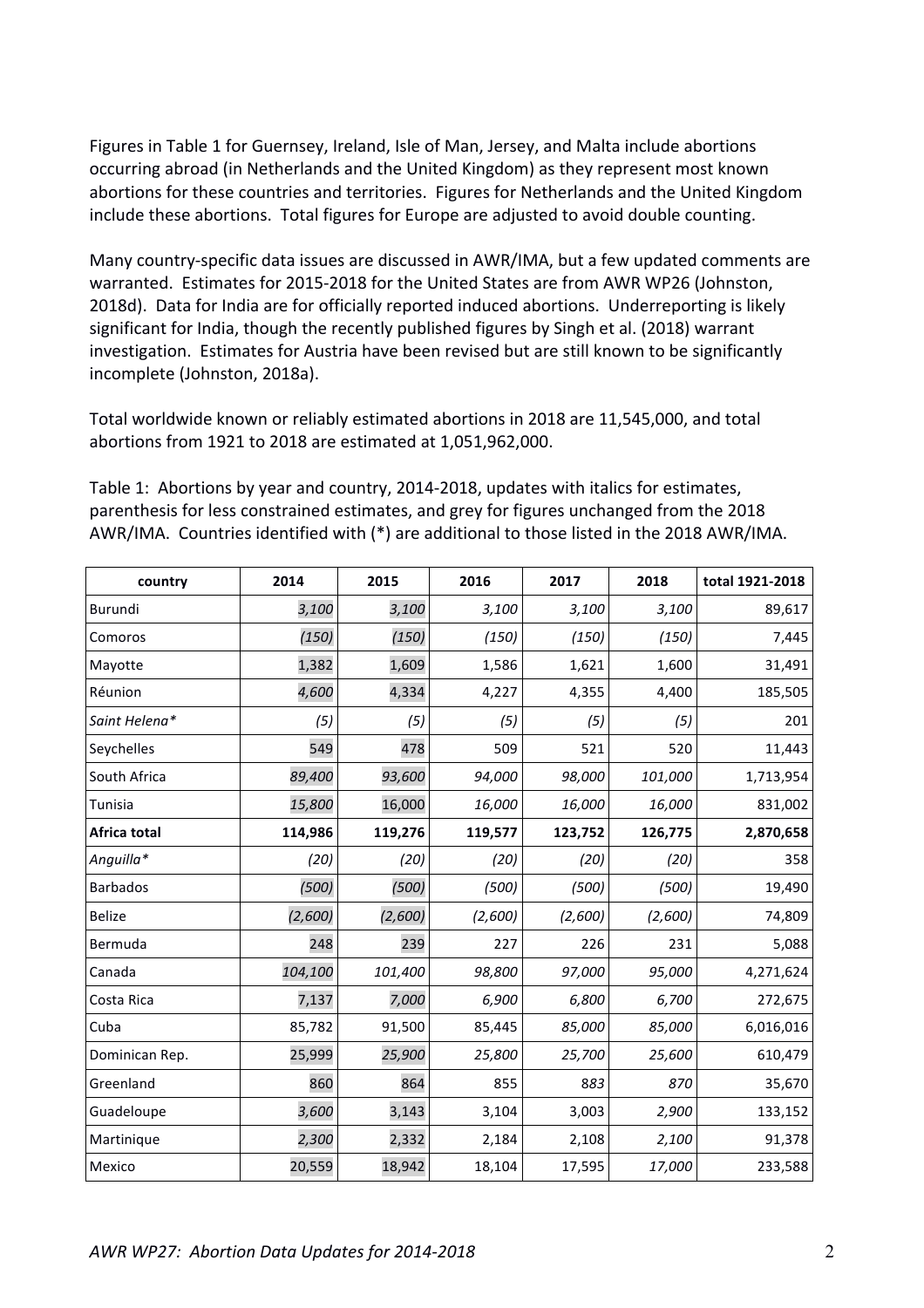| Panama                     | (10)      | (10)       | (10)        | (10)        | (10)        | 529         |
|----------------------------|-----------|------------|-------------|-------------|-------------|-------------|
| Panama Canal Zone*         |           |            |             |             |             | 398         |
| Puerto Rico                | (5,000)   | (5,000)    | (5,000)     | (5,000)     | (5,000)     | 421,960     |
| <b>Trinidad and Tobago</b> |           |            |             |             |             | 147         |
| Turks & Caicos Islands     | (30)      | (30)       | (30)        | (30)        | (30)        | 778         |
| <b>United States</b>       | 926,190   | 901,000    | 872,000     | 852,000     | 843,000     | 60,326,312  |
| <b>North America total</b> | 1,184,935 | 1,160,480  | 1,121,579   | 1,098,475   | 1,086,561   | 72,514,451  |
| Argentina*                 | (50)      | (50)       | (50)        | (50)        | (50)        | 963         |
| Brazil*                    | 1,612     | 1,704      | 1,680       | 1,636       | 1,600       | 19,559      |
| Chile                      |           |            |             | 111         | (100)       | 706         |
| Colombia*                  | 876       | 3,002      | 1,588       | (1,600)     | (1,600)     | 10,104      |
| Ecuador*                   | (1,200)   | (1, 200)   | (1, 200)    | (1, 200)    | (1, 200)    | 29,800      |
| French Guiana              | 1,600     | 1,917      | 1,852       | 2,338       | 2,300       | 49,571      |
| Guyana                     | (900)     | 800        | (800)       | (800)       | (800)       | 124,114     |
| Paraguay*                  | 3,021     | 7,411      | 7,156       | 7,200       | 7,200       | 108,627     |
| Uruguay*                   | 8,537     | 9,362      | 9,719       | 9,830       | 10,000      | 54,619      |
| <b>South America total</b> | 17,796    | 25,446     | 24,045      | 24,765      | 24,850      | 398,063     |
| Australia                  | 66,300    | 63,200     | 57,800      | 54,600      | 52,200      | 2,965,762   |
| Guam                       | 209       | 263        | 289         | 239         | 240         | 3,462       |
| New Caledonia              | 1,700     | 1,700      | 1,700       | 1,700       | 1,700       | 29,906      |
| New Zealand                | 13,137    | 13,155     | 12,823      | 13,285      | 13,300      | 541,379     |
| Australia/Oceania<br>total | 81,346    | 78,318     | 72,612      | 69,824      | 67,440      | 3,540,509   |
| Armenia                    | 12,019    | 11,259     | 11,458      | 11,500      | 11,500      | 1,789,366   |
| Azerbaijan                 | 27,220    | 27,452     | 34,569      | 34,600      | 34,600      | 2,597,136   |
| <b>Bahrain</b>             | 2,349     | 2,370      | 2,400       | 2,400       | 2,400       | 58,388      |
| China PR                   | 6,700,000 | 6,700,000  | (6,700,000) | (6,700,000) | (6,700,000) | 401,456,112 |
| China, Rep. of (Taiwan)    | 34,287    | 33,557     | 34,000      | 34,000      | 34,000      | 1,174,428   |
| Georgia                    | 33,469    | 33,377     | 29,641      | 27,700      | 25,900      | 2,984,298   |
| Hong Kong                  | 10,359    | 9,890      | 9,481       | 8,780       | 8,400       | 656,766     |
| India                      | 701,415   | 721,381    | 741,055     | 767,000     | 794,000     | 26,643,251  |
| Israel                     | 19,467    | 18,246     | 17,990      | 17,800      | 17,600      | 744,312     |
| Japan                      | 181,905   | 176,388    | 168,015     | 162,000     | 156,000     | 39,569,635  |
| Kazakhstan                 | 83,709    | 81,440     | 78,857      | 80,328      | 80,000      | 16,427,127  |
| Korea, Rep. of             | (110,000) | (100, 000) | (90,000)    | (80,000)    | (70,000)    | 18,610,733  |
| Kyrgyzstan                 | 14,513    | 14,500     | 13,500      | 13,000      | 12,500      | 2,541,779   |
| Mongolia                   | 18,145    | 18,168     | 18,316      | 17,530      | 17,500      | 530,655     |
| Nagorno-Karabakh           | 681       | 833        | 776         | 800         | 800         | 26,697      |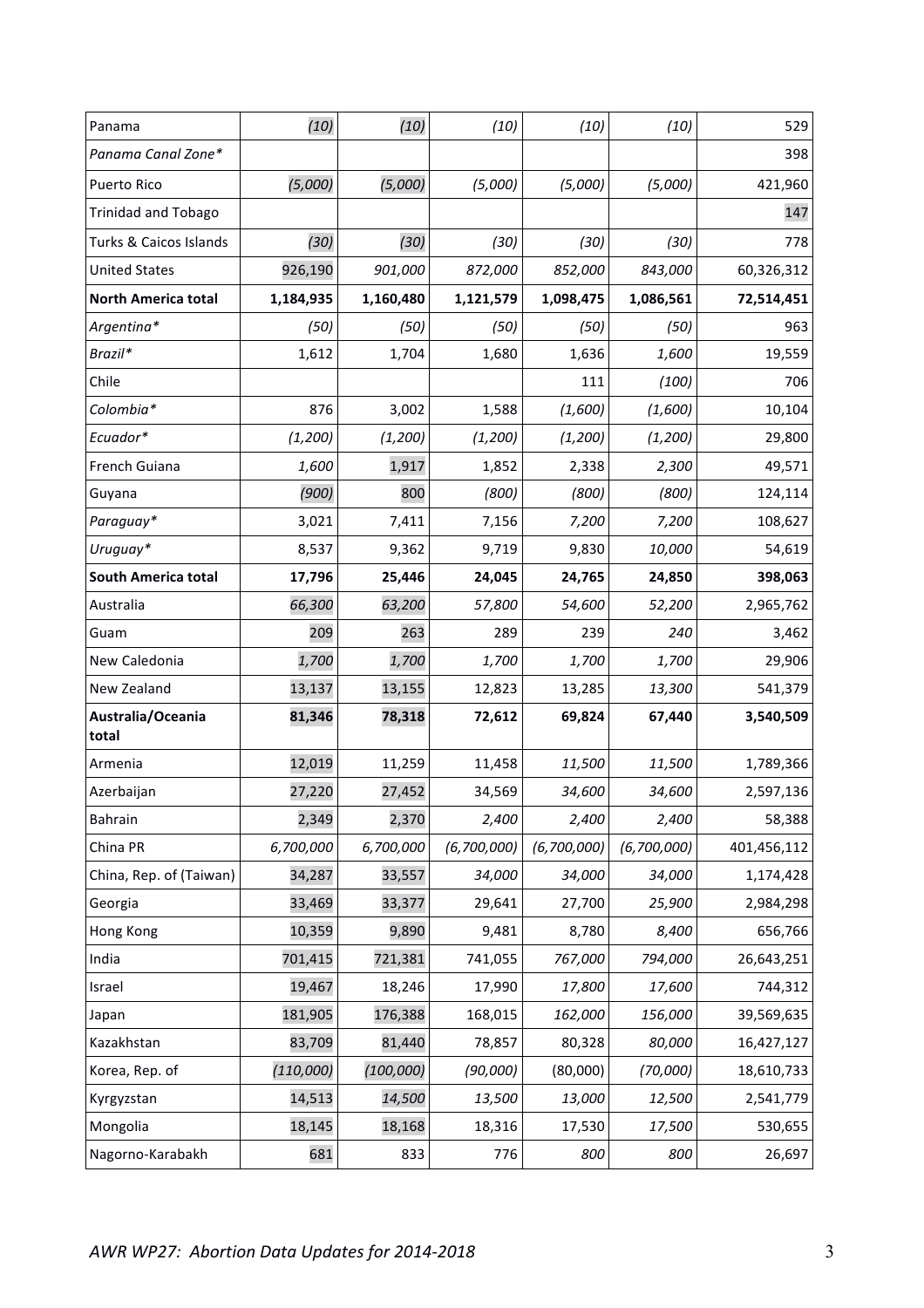| Qatar                | 100       | 100       | 100       | 100       | 100       | 2,833       |
|----------------------|-----------|-----------|-----------|-----------|-----------|-------------|
| Singapore            | 8,515     | 7,942     | 7,217     | 6,815     | 6,200     | 689,489     |
| Tajikistan           | 17,347    | 16,864    | 14,957    | 15,000    | 15,000    | 1,818,263   |
| Turkey               | 45,580    | 39,276    | 43,428    | 43,000    | 43,000    | 5,521,584   |
| Turkmenistan         | 12,082    | 11,465    | 10,056    | 10,000    | 10,000    | 1,557,412   |
| Uzbekistan           | 41,352    | 40,201    | 40,000    | 40,000    | 40,000    | 6,962,296   |
| Vietnam              | 275,000   | (275,000) | (275,000) | (275,000) | (275,000) | 27,550,659  |
| Asia total           | 8,349,514 | 8,339,709 | 8,340,816 | 8,347,353 | 8,354,500 | 559,913,219 |
| Albania              | 1,679     | 1,433     | 1,206     | 1,193     | 1,200     | 556,947     |
| Austria              | (1,800)   | (1,800)   | (1,800)   | (1,800)   | (1,800)   | 193,123     |
| <b>Belarus</b>       | 29,797    | 29,217    | 27,467    | 26,700    | 26,000    | 9,451,769   |
| Belgium              | 21,300    | 21,900    | 22,500    | 23,100    | 23,700    | 612,610     |
| Bosnia & Herzegovina | 1,871     | 1,987     | 1,966     | 2,000     | 2,000     | 1,420,779   |
| <b>Bulgaria</b>      | 28,145    | 27,782    | 26,412    | 24,287    | 23,300    | 5,955,143   |
| Croatia              | 3,020     | 3,002     | 2,520     | 2,416     | 2,300     | 1,452,205   |
| Czech Rep.           | 21,893    | 20,403    | 20,406    | 19,415    | 18,700    | 3,409,598   |
| Czechoslovakia       |           |           |           |           |           | # 3,688,030 |
| Denmark              | 15,097    | 15,325    | 14,421    | 14,143    | 14,000    | 1,007,912   |
| Germany, East        |           |           |           |           |           | 1,820,400   |
| Estonia              | 5,188     | 4,919     | 4,475     | 3,997     | 3,700     | 1,557,530   |
| Faeroe Islands       | 30        | 32        | 26        | 19        | 20        | 1,994       |
| Finland              | 9,797     | 9,504     | 9,465     | 9,360     | 9,200     | 732,738     |
| France               | 212,983   | 203,463   | 197,777   | 202,919   | 203,000   | 8,281,352   |
| Germany              | 99,715    | 99,237    | 98,721    | 101,209   | 100,986   | # 6,429,014 |
| Greece               | (17,600)  | (17,600)  | (17,600)  | (17,600)  | (17,600)  | 676,623     |
| Guernsey             | 120       | 118       | 118       | 120       | 120       | 5,871       |
| Hungary              | 32,663    | 31,176    | 30,439    | 28,496    | 27,200    | 6,066,925   |
| Iceland              | 955       | 926       | 1,021     | 1,044     | 1,100     | 36,822      |
| Ireland              | 3,777     | 3,511     | 3,312     | 3,019     | 3,000     | 192,682     |
| Isle of Man          | 90        | 105       | 88        | 80        | 80        | 6,412       |
| Italy                | 97,535    | 87,639    | 84,926    | 80,000    | 76,000    | 6,229,221   |
| Jersey               | 168       | 199       | 187       | 183       | 200       | 13,380      |
| Kosovo               | (400)     | (300)     | (300)     | (300)     | (300)     | 304,528     |
| Latvia               | 5,318     | 4,802     | 4,366     | 3,917     | 3,600     | 2,432,554   |
| Lithuania            | 5,231     | 4,735     | 4,502     | 4,200     | 4,000     | 1,894,967   |
| Luxembourg*          | 665       | 651       | 580       | 538       | 500       | 5,197       |
| Macedonia, North     | 4,738     | 4,587     | 4,251     | 4,100     | 3,900     | 851,884     |
| Malta                | 54        | 58        | 58        | 47        | 50        | 2,031       |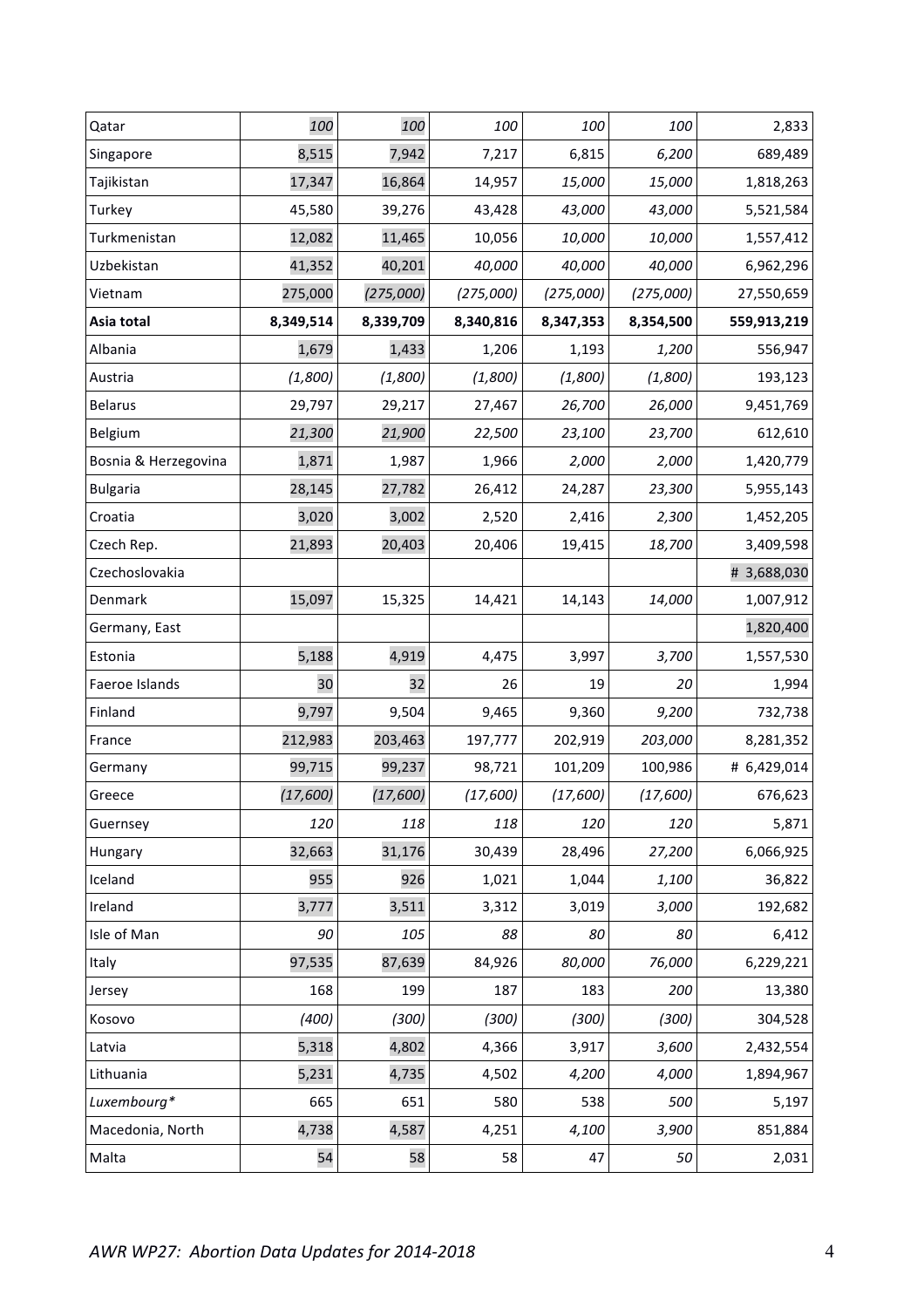| <b>World total</b>  | 11,942,553 | 11,793,335 | 11,702,579 | 11,619,374 | 11,545,052 | 1,051,962,496 |
|---------------------|------------|------------|------------|------------|------------|---------------|
| <b>Europe total</b> | 2,193,976  | 2,070,106  | 2,023,950  | 1,955,205  | 1,884,926  | 412,725,596   |
| Yugoslavia          |            |            |            |            |            | # 9,485,951   |
| United Kingdom      | 201,885    | 203,101    | 202,482    | 209,745    | 210,000    | 9,331,978     |
| <b>U.S.S.R.</b>     |            |            |            |            |            | # 278,526,753 |
| Ukraine             | 116,104    | 106,357    | 101,121    | 94,665     | 88,000     | 52,357,917    |
| Transnistria        | 3,314      | 3,000      | 2,700      | 2,400      | 2,100      | 86,021        |
| Switzerland         | 10,275     | 10,255     | 10,085     | 10,015     | 9,800      | 948,567       |
| Sweden              | 36,629     | 38,071     | 38,177     | 36,616     | 36,600     | 1,764,111     |
| Spain               | 94,796     | 94,188     | 93,131     | 94,123     | 94,000     | 2,398,206     |
| Slovenia            | 4,060      | 3,682      | 3,736      | 3,700      | 3,700      | 612,704       |
| Slovakia            | 10,582     | 10,058     | 9,390      | 10,082     | 10,000     | 1,523,623     |
| Serbia              | 12,923     | 12,242     | 11,093     | 10,300     | 9,600      | 6,542,838     |
| Russia              | 929,963    | 848,180    | 836,611    | 779,848    | 733,000    | 218,881,985   |
| Romania             | 78,371     | 70,885     | 63,518     | 58,000     | 52,000     | 23,043,739    |
| Portugal            | 16,762     | 16,454     | 15,959     | 16,000     | 16,000     | 215,222       |
| Poland              | 977        | 1,044      | 1,098      | 1,100      | 1,100      | 6,296,183     |
| Norway              | 14,061     | 14,001     | 13,195     | 12,733     | 12,300     | 756,206       |
| Netherlands         | 30,361     | 30,803     | 30,144     | 30,000     | 30,000     | 1,828,164     |
| Montenegro          | 1,264      | 980        | 763        | 800        | 800        | 224,612       |
| Moldova             | 13,930     | 14,059     | 13,285     | 12,025     | 11,500     | 3,712,467     |

Notes  $(H)$ :

- Total abortions for Czechoslovakia include 3,651,541 abortions also included in the totals for the Czech Republic and Slovakia.
- Total abortions for Germany include 1,820,400 abortions included in the totals for East Germany.
- Total abortions for the U.S.S.R. include 256,020,757 abortions also included in the totals for Armenia, Azerbaijan, Belarus, Estonia, Georgia, Kazakhstan, Kyrgyzstan, Latvia, Lithuania, Moldova, Russia, Tajikistan, Turkmenistan, Ukraine, and Uzbekistan.
- Total abortions for Yugoslavia include 9,398,525 abortions also included in the totals for Bosnia and Herzegovina, Croatia, Kosovo, Montenegro, North Macedonia, Serbia, and Slovenia.

Table 2: Additional new or updated figures prior to 2014 (see notes)

| year | Saint<br>Helena | Anguilla | Colombia | Luxembourg | Paraguay | <b>Uruguay</b> | Austria |
|------|-----------------|----------|----------|------------|----------|----------------|---------|
| 1985 | 15              |          |          |            |          |                | 6,600   |
| 1986 | 22              |          |          |            |          |                | 5,700   |
| 1987 | 4               |          |          |            |          |                | 4,600   |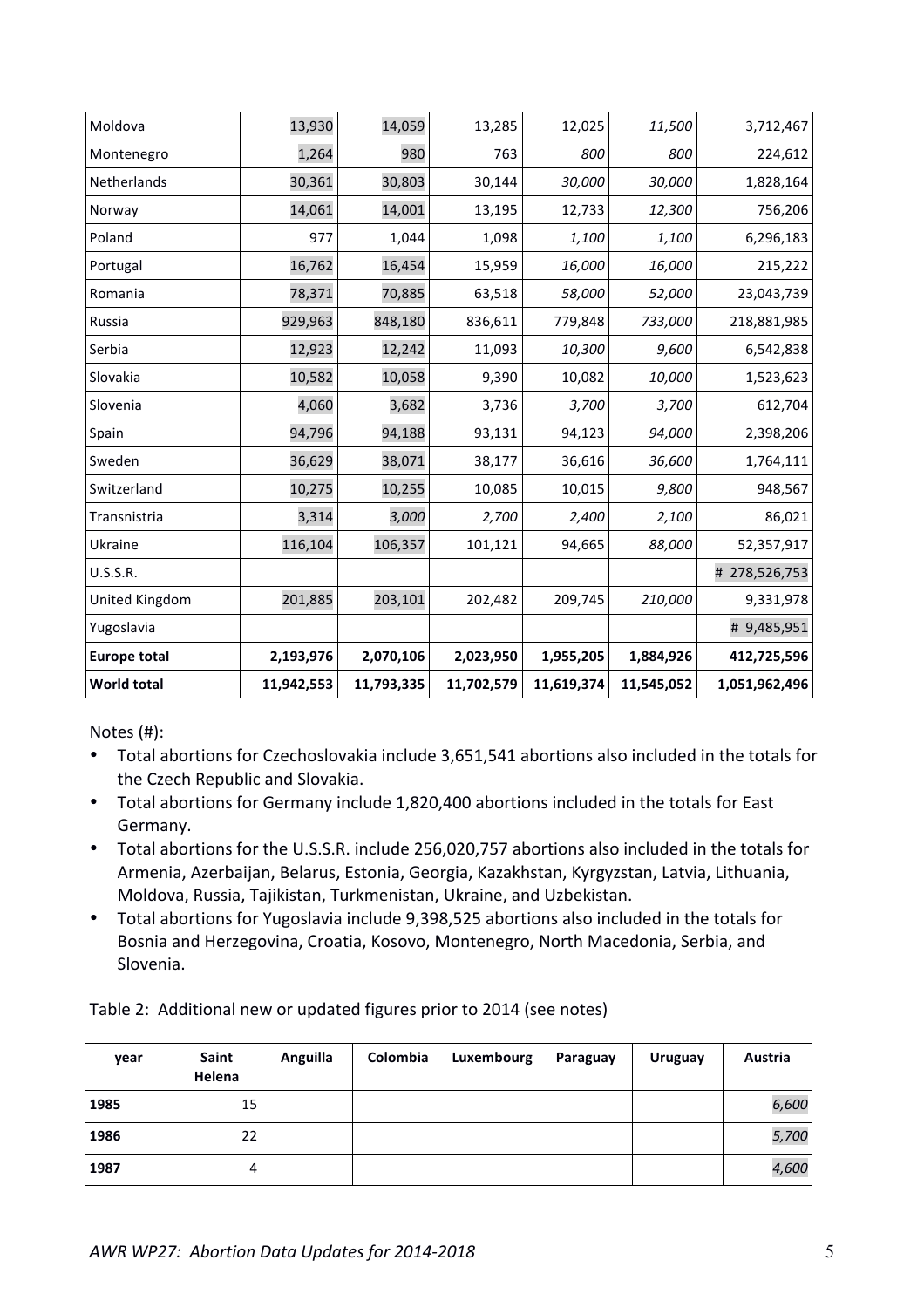| 1988 | 3   |      |     |     |       |       | 4,000   |
|------|-----|------|-----|-----|-------|-------|---------|
| 1989 | 12  |      |     |     |       |       | 3,619   |
| 1990 | 5   |      |     |     |       |       | 3,505   |
| 1991 | (5) |      |     |     |       |       | 3,366   |
| 1992 | (5) |      |     |     |       |       | 3,175   |
| 1993 | (5) |      |     |     |       |       | 3,134   |
| 1994 | (5) |      |     |     |       |       | 2,752   |
| 1995 | (5) |      |     |     |       |       | 2,494   |
| 1996 | (5) |      |     |     |       |       | 2,511   |
| 1997 | (5) |      |     |     |       |       | 2,341   |
| 1998 | (5) |      |     |     | 3,617 |       | 2,367   |
| 1999 | (5) |      |     |     | 4,180 |       | 2,414   |
| 2000 | (5) |      |     |     | 3,913 |       | 2,380   |
| 2001 | (5) |      |     |     | 4,407 |       | 2,306   |
| 2002 | (5) | 27   |     |     | 5,115 |       | 2,243   |
| 2003 | (5) | 24   |     |     | 4,850 |       | 1,905   |
| 2004 | (5) | 26   |     |     | 6,328 |       | 1,831   |
| 2005 | (5) | 21   |     |     | 4,822 |       | 1,780   |
| 2006 | (5) | (20) |     |     | 5,050 |       | (1,800) |
| 2007 | (5) | (20) |     |     | 4,585 |       | (1,800) |
| 2008 | (5) | (20) | 322 |     | 4,020 |       | (1,800) |
| 2009 | (5) | (20) | 69  | 245 | 4,520 |       | (1,800) |
| 2010 | (5) | (20) | 82  | 380 | 4,353 |       | (1,800) |
| 2011 | (5) | (20) | 120 | 470 | 5,500 |       | (1,800) |
| 2012 | (5) | (20) | 212 | 558 | 6,579 |       | (1,800) |
| 2013 | (5) | (20) | 633 | 610 | 4,800 | 7,171 | (1,800) |

Notes:

\_\_\_\_\_\_\_\_\_\_\_\_\_\_\_\_\_\_\_

• Additional reported abortion figures for Chile: 63 in 1964; 38 in 1966.

• Reliability of reported figures for the People's Republic of China since 2008 is questioned.

Abortion Worldwide Report working papers on specific nations and groups of nations are available at:

- "AWR" (Abortion Worldwide Report) page of the Global Life Campaign website: www.GlobalLifeCampaign.com.
- "Abortion Worldwide Report" page on Dr. Johnston's website: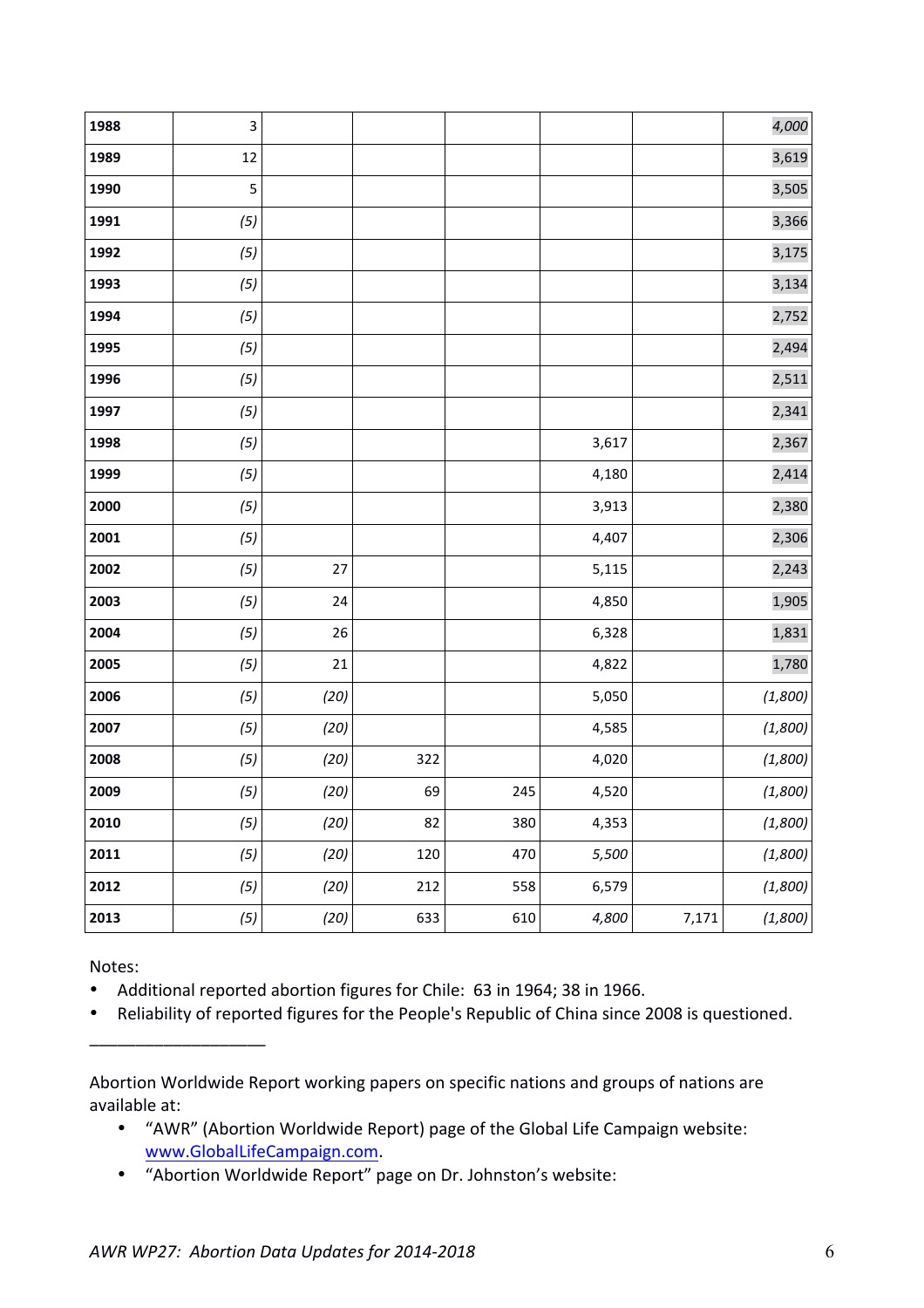http://www.johnstonsarchive.net/policy/abortion/index.html. 

The *Abortion Worldwide Report* (Informe Mundial del Aborto) book is available through GLC Publications at: www.GLCPublications.com.

## **References**

- AbortReport, Dec. 2018, "Luxembourg," AbortReport, on line [https://abort-report.eu/luxembourg/].
- Canadian Institute for Health Information, 25 Jan. 2018, "Induced abortions reported in Canada, 2016" *Canadian Institute for Health Information*, on line [https://www.cihi.ca/en/induced-abortionsreported-in-canada-in-2016].
- Canadian Institute for Health Information, Sept. 2018, "Induced abortions reported in Canada, 2017" *Canadian Institute for Health Information*, on line [https://www.cihi.ca/en/induced-abortionsreported-in-canada-in-2017].
- Central Statistical Bureau of Latvia, 29 June 2018, "Deliveries and abortions," *Central Statistical Bureau* of Latvia, on line [https://www.csb.gov.lv/en/statistics/statistics-by-theme/socialconditions/health/tables/vag110/deliveries-and-abortions].
- CFUV (Russia), 2017, "УЧЕНЫЕ ЗАПИСКИ," CFUV, on line [http://sn-law.cfuv.ru/wpcontent/uploads/2018/01/tom-N2-2017-2.pdf].
- Croatian National Institute of Public Health, 2018, "Table 2. Total abortions and the number of spontaneous, legally induced, and other abortions recorded by health facilities, Croatia 1995-2017," *Croatian National Institute of Public Health*, on line [https://www.hzjz.hr/wpcontent/uploads/2018/06/08\_pobac\_2017.xlsx].
- Czech Statistical Office, 2018, "E.01 Abortions: by place of residence and type of abortion," Czech *Statistical Office*, on line [https://www.czso.cz/documents/10180/61566220/13006718re01.pdf/ f60f25f2-eaf6-409c-bbad-26d19b6052e4?version=1.2].
- Department of Health (N. Ireland), 2016-2018, "Northern Ireland termination of pregnancy statistics," *Department of Health*, on line [https://www.health-ni.gov.uk/articles/termination-pregnancy].
- Department of Health (UK), Jan. 2018, "Abortion statistics, England and Wales," 2016, *Department of Health*, on line [https://assets.publishing.service.gov.uk/government/uploads/system/uploads/attachment\_data/file/
- 679028/Abortions\_stats\_England\_Wales\_2016.pdf]. • Department of Health (UK), 11 Dec. 2018, "Abortion statistics for England and Wales, 2017," *GOV.UK*,
- on line [https://www.gov.uk/government/statistics/abortion-statistics-for-england-and-wales-2017].
- Destatis (Germany), 2018, "Abortions," *Statistisches Bundesamt*, on line [https://www.destatis.de/EN/ FactsFigures/SocietyState/Health/Abortions/Tables/StateOfResidence.html].
- Destatis (Germany), 2019, "Terminations of pregnancy," Statistisches Bundesamt, on line [https://www
	- genesis.destatis.de/genesis/online/logon?language=en&sequenz=tabellen&selectionname=23311\*].
- Directorate of Health (Iceland), 2018, "B 1.6 Induced abortions 1982-2017," Directorate of Health, on line [https://www.landlaeknir.is/servlet/file/store93/item13095/TB1\_6\_82\_2017.xls].
- Eurostat, 8 March 2018, "Legally induced abortions by mother's age," *Eurostat*, on line [http://ec.europa.eu/eurostat/web/products-datasets/-/demo\_fabort].
- Gerasymenko, G. V., 2017, "Gender-responsive adolescent health and well-being in Ukraine," *Demography and Social Economy*, on line [https://dse.org.ua/arhcive/31/1.pdf].
- Goffin, Séverine, 1 June 2015, "Le Planning a pris en charge 665 IVG en 2014," L'Essentiel, on line [http://www.lessentiel.lu/fr/luxembourg/story/Le-Planning-a-pris-en-charge-665-IVG-en-2014- 31414269].
- Gronlands Statistik, 2017, "Kapitel 4. Legale aborter," *Gronlands Statistik*, on line [https://nun.gl/upload/files/kapitel%204.%20aborter%202016DK-ENG.pdf].
- Gronlands Statistik, 30 Oct. 2018, "Svangersskabsafbrydelser i Grønland," *Gronlands Statistik*, on line [https://nun.gl/-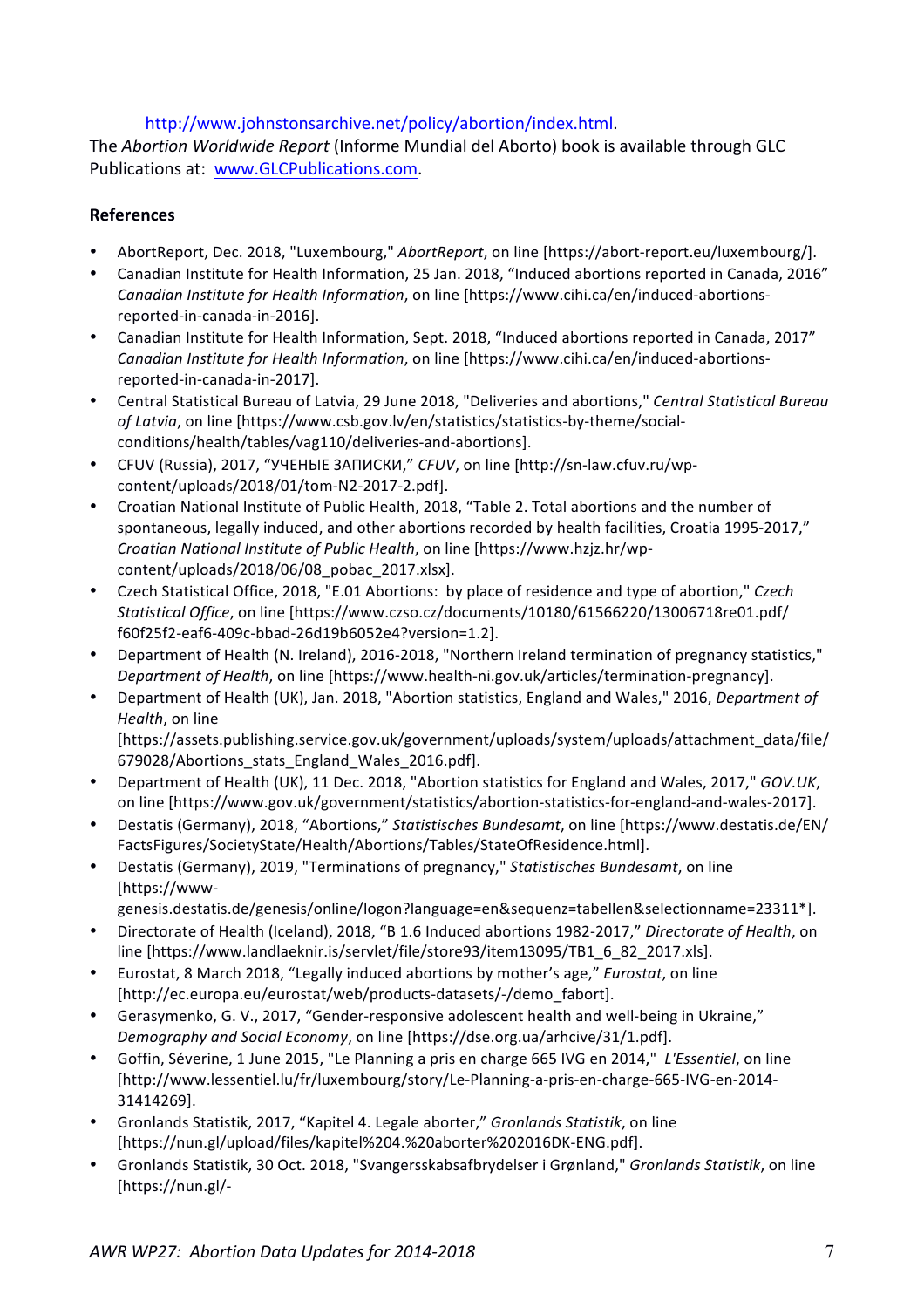/media/landslaegeembedet/udgivelser/nyheder/nyheder%25202018/svangerskabsafbrydeler%2520i% 2520groenland/dk%2520svangerskabsafbrydelser.pdf].

- Hagstova Forova (Faeroe Islands), 2018, "HM01080 Number of induced abortions by female age (1994-2016)," *Hagstova Foroya*, on line [https://statbank.hagstova.fo/pxweb/en/H2/H2\_HM\_HM01/ hv\_abort.px/?rxid=8fdf3dde-9921-4259-8b74-cd718086cc70].
- Health Care Inspectorate (Netherlands), Jan. 2018, "Jaarrapportage 2016 van de Wet afbreking zwangerschap," Rijksoverheid, on line [https://www.rijksoverheid.nl/binaries/rijksoverheid/ documenten/rapporten/2018/01/17/gezond-vertrouwen-jaarrapportage-2016-van-de-wet-afbrekingzwangerschap/jaarrapportage-2016-van-de-wet-afbreking-zwangerschap.pdf].
- Heino, Anna, and Mika Gissler, 10 Nov. 2017, "Raskaudenkeskeytykset 2016," Julkari (Finland), on line [http://www.julkari.fi/bitstream/handle/10024/135557/Tr40\_17.pdf].
- Heino, Anna, and Mika Gissler, 18 June 2018, "Raskaudenkeskeytykset 2017," Julkari (Finland), on line [http://www.julkari.fi/bitstream/handle/10024/136527/Tr25\_18.pdf].
- Hernández, Cándido Pérez, et al., 2017, "Aborto: La politica de un Estado claudicante," CEFIM (Mexico), on line [http://www.cefim.org.mx/descarga/estado\_claudicante\_final2.pdf].
- Hungarian Central Statistical Office, 2018, "1.1. Population, vital events (1941-)," *Hungarian Central* Statistical Office, on line [https://www.ksh.hu/docs/eng/xstadat/xstadat\_annual/xls/1\_1ie.xls].
- Instituti I Statistikave (Albania), 2017, "Statistical Yearbook 2017," INSTAT, on line [http://www.instat.gov.al/media/3658/statistical-yearbook-2017.pdf].
- Ilnstituti I Statistikave (Albania), 10 Sept. 2018, "Statistical Yearbook 2018," INSTAT, on line [http://www.instat.gov.al/media/4966/statistical-yearbook-2018-dt-21112018-i-fundit.pdf].
- ISD Scotland, 30 May 2017, "Abortions performed in Scotland and on Scottish residents in England & Wales," *ISD Scotland*, on line [http://www.isdscotland.org/Health-Topics/Sexual-Health/Publications/2017-05-30/2017-05-30-Terminations-2016-Report.pdf].
- ISD Scotland, 29 May 2018, "Termination of pregnancy: Year ending December 2017," *ISD Scotland*, on line [https://www.isdscotland.org/Health-Topics/Sexual-Health/Publications/2018-05-29/2018-05-29-Terminations-2017-Report.pdf].
- Johnston, Wm. Robert, 9 Aug. 2014, "Information on regions with disputed or special status," Johnston's Archive, on line [http://www.johnstonsarchive.net/policy/country-disclaimer.html].
- Johnston, Wm. Robert, and Thomas W. Jacobson, 10 May 2018, "The past, present and potential futures of abortion in Ireland: Insights from international abortion data," AWR Working Paper 18, on line at *Global Life Campaign*.
- Johnston, Wm. Robert, 12 May 2018a, "Austria: Notes on levels of abortion," AWR Working Paper 19, on line at *Global Life Campaign.*
- Johnston, Wm. Robert, 23 June 2018b, "Abortion data updates for 2014-2017," AWR Working Paper 21, on line at *Global Life Campaign*.
- Johnston, Wm. Robert, 2 Dec. 2018c, "Abortion statistics for countries of mainland Latin America," AWR Working Paper 22, on line at *Global Life Campaign*.
- Johnston, Wm. Robert, 26 Dec. 2018d, "United States: Abortion rates by mother's age, 1970-2014, and estimated abortions, 2015-2017," AWR Working Paper 26, on line at *Global Life Campaign*.
- L'Essentiel, 9 Sept. 2013, "Le nombre d'IVG a explosé en quartre ans," L'Essentiel, on line [http://www.lessentiel.lu/fr/luxembourg/story/le-nombre-d-ivg-a-explose-en-quatre-ans-14436225].
- L'Essentiel, 7 July 2016, "651 IVG ont été pratiqueées en 2015 au Luxembourg," L'Essentiel, on line [http://www.lessentiel.lu/fr/luxembourg/story/651-ivg-ont-ete-pratiquees-en-2015-au-luxembourg-22494530].
- L'Essentiel, 11 July 2018, "Le Planning a pratiqué 538 IVG en 2017," L'Essentiel, on line [http://www.lessentiel.lu/fr/luxembourg/story/Le-Planning-a-pratique-538-IVG-en-2017-26022880].
- Leo, Jens Hákun, 8 Nov. 2018. "Faroese abortion rates plummet to a historic low," *Local.fo*, on line [http://local.fo/faroese-abortion-rates-plummet-to-a-historic-low/].
- Løkeland, Mette, et al., March 2018, "Rapport om svangerskapsavbrot for 2017," *FHI* (Norway), on line [https://www.fhi.no/globalassets/dokumenterfiler/rapporter/2017/rapport-om-svangerskapsavbrot-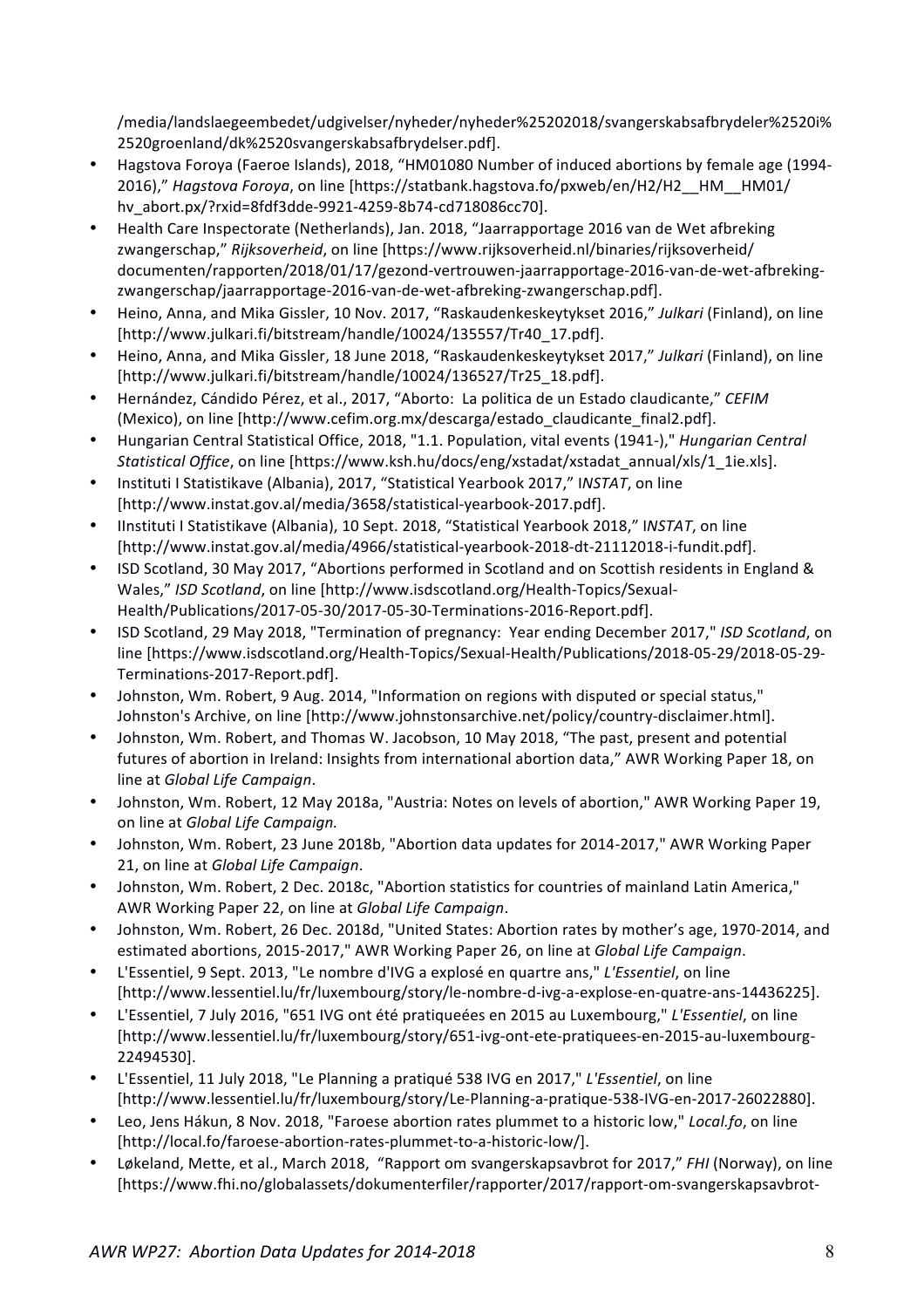for-2017.pdf].

- Medicare Australia, 2018, "Medicare Item Reports," Medicare Australia, on line [https://www.medicareaustralia.gov.au/statistics/mbs\_item.shtml].
- Ministerio de Sanidad (Spain), 2017, "Interrupción Voluntaria del Embarazo: datos definitivos correspondientes al año 2016," *Sanidad*, on line [https://www.msssi.gob.es/profesionales/saludPublica/prevPromocion/embarazo/docs/IVE\_2016.pdf].
- Ministerio de Sanidad (Spain), 2018, "Interrupción Voluntaria del Embarazo, Datos estadisticos," *Ministerio de Sanidad*, on line
	- [https://www.mscbs.gob.es/profesionales/saludPublica/prevPromocion/embarazo/tablas\_figuras.htm].
- Ministero della Salute (Italy), 22 Dec. 2017, "Relazione del ministro della salute sulla attuazione della legge contenente norme per la tutela sociale della maternita e per l'interruzione volontaria di gravidanza," *Ministero della Salute*, on line [http://www.salute.gov.it/imgs/C\_17\_pubblicazioni\_2686\_allegato.pdf].
- Ministry of Health and Family Welfare (India), "Table B.14. Year-wise medical termination of pregnancies performed—India," *Ministry of Health and Family Welfare*, on line [https://nrhmmis.nic.in/PubStatistical\_Publications/Family%2520Welfare%2520Statistics%2520in%2520India/FW%2 520Statistics%2520in%2520India%25202017.pdf].
- Ministry of Health Israel, 2018, "Pregnancies 1990-2016," *Ministry of Health Israel*, on line [https://www.health.gov.il/PublicationsFiles/preg1990\_2016.pdf].
- Ministry of Health, Labour and Welfare (Japan), 2018, "母体保護関係," *Ministry of Health, Labour and Welfare*, on line [http://www.mhlw.go.jp/toukei/saikin/hw/eisei\_houkoku/16/dl/kekka6.pdf].
- Ministry of Health of the Republic of Belarus, 2017, "Public health in the Republic of Belarus: An official statistics collection, 2017," MedBY, on line [http://m.med.by/content/stat/stat2017/2016\_1.pdf].
- Ministry of Labour and Social Development of the Rostov Region, 2018, "ГОСУДАРСТВЕННЫЙ ДОКЛАД О ПОЛОЖЕНИИ ДЕТЕЙ И СЕМЕЙ, ИМЕЮЩИХ ДЕТЕЙ, В РОССИЙСКОЙ ФЕДЕРАЦИИ, 2017 год," Министерство труда, on line [http://mintrud.donland.ru/].
- Ministry of Labor and Social Policy (Bulgaria), 2018, "За изпълнение на Актуализираната Национална стратегия за демографско развитие на населението в Република България (2012-2030 г.)," *Ministry*  of Labor and Social Policy, on line

[https://www.mlsp.government.bg/ckfinder/userfiles/files/politiki/demografska%20politika/otcheti%2 0i%20planove/3\_Demography\_report\_2017\_.pdf]. 

• National Bureau of Statistics of the Republic of Moldova, 2018, "Abortions, 1995-2017," Statistica *Moldovei*, on line

[http://statbank.statistica.md/pxweb/pxweb/en/30%20Statistica%20sociala/30%20Statistica%20social a\_\_08%20SAN\_\_SAN040/SAN040100.px/?rxid=0f776e51-2661-420c-b507-c453ecf00d4a].

- National Health Information Center (Slovakia), 2018, "Abortions in the Slovak Republic 2017," *NCZISK*, on line [http://www.nczisk.sk/Documents/publikacie/2017/zs1807.pdf].
- Heino, Anna, and Mika Gissler, 25 March 2019, "Induced abortions in the Nordic countries 2017," THL, on line [https://thl.fi/en/web/thlfi-en/statistics/statistics-by-topic/sexual-and-reproductivehealth/abortions/induced-abortions-in-the-nordic-countries].
- National Statistical Committee of the Kyrgyz Republic, 2017, "5.02.00.15 Number of abortions," *National Statistical Committee of the Kyrgyz Republic, on line* [http://www.stat.kg/ru/statistics/download/dynamic/583/].
- National Statistical Service of Nagorno-Karabakh Republic, 2017, "Statistical Yearbook of NKR 2010-2016: Public health," National Statistical Service of NKR, on line [http://statnkr.am/files/yearbooks/2010-2016/8\_Zdrav\_103-128.pdf].
- National Statistics Office of Georgia, 2017, "Abortions," National Statistics Office of Georgia, on line [http://www.geostat.ge/index.php].
- Office Fédéral de la Statistique (Switzerland), 2018, "Interuuptions de grossesses," *BFS*, on line [https://www.bfs.admin.ch/bfs/fr/home/statistiques/sante/etat-sante/reproductive/interruptions-